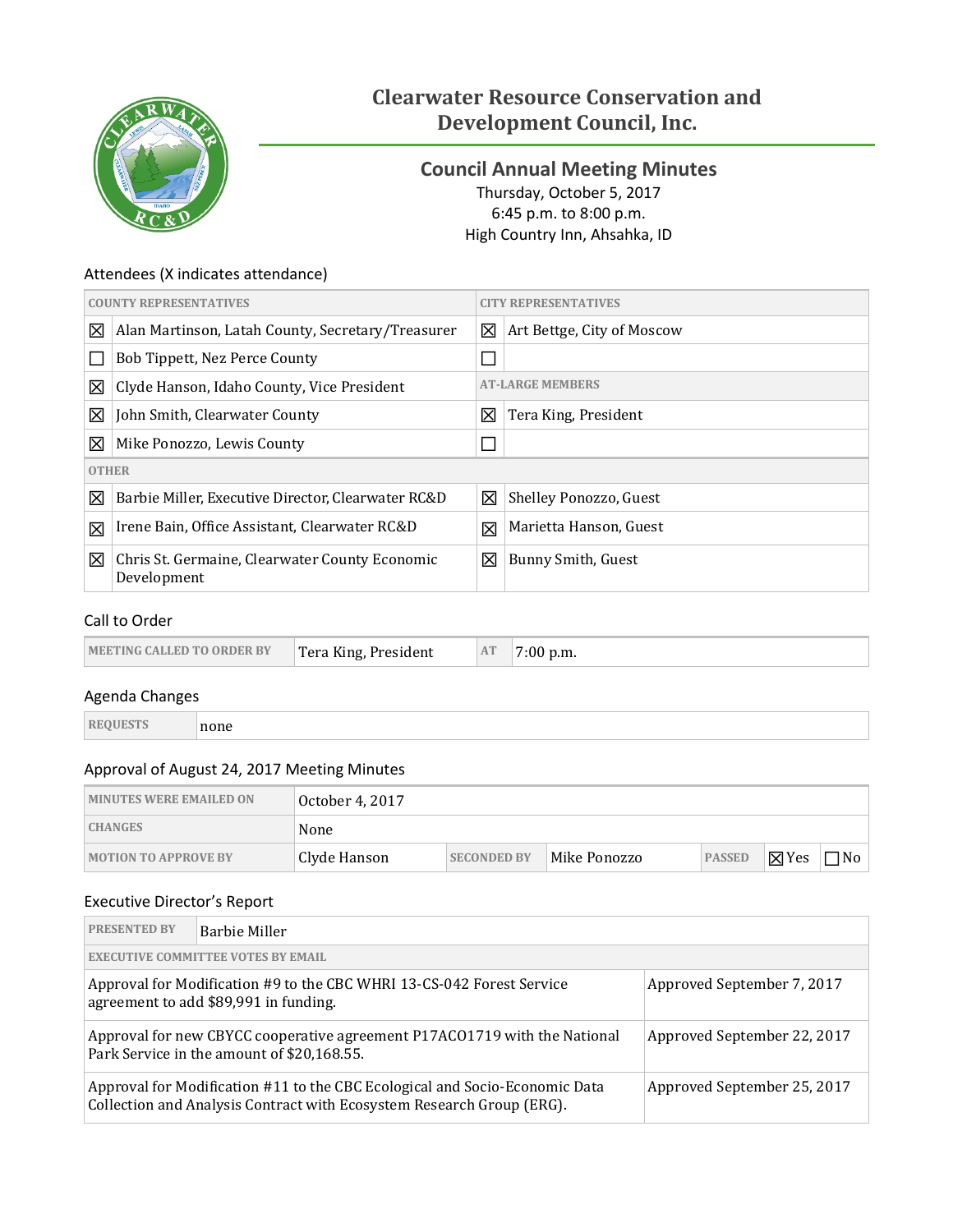| Approval for the CBC RFQ for Helicopter Services for fall/winter 2017 elk capture Approved September 25, 2017 |  |
|---------------------------------------------------------------------------------------------------------------|--|
| and transport.                                                                                                |  |

**ACTIVITIES, ACCOMPLISHMENTS, & UPDATES**

Inland Northwest Food Network has become its own 501(c)(3) organization. We have buttoned down loose ends and mailed them a check for the balance in their account. Teri McKenzie sent a note of appreciation for our sponsorship, support, and guidance.

Debi Church with the US Forest Service stated by email to Barbie on August 28, 2017 that the Forest Service paid for both outstanding bills for collection under the Frank Church River of No Return CWMA 08-CO-11011724-017 collective agreement, and it is finalized and in the process of closing again. These were bills that were submitted to the Council several months after the agreement was expired and closed out.

Barbie stated that she would like to spend more time in the upcoming year taking care of Council needs and strengthening our foundations so that we can continue to grow projects and revenue. In order to accomplish this, the Council will need to increase staff support and implement policy changes, so that Barbie and staff can work more efficiently and better balance the needs of the Council and sponsored projects.

| <b>PRESENTED BY</b> | Chris St Germaine, Clearwater County Economic Development                                                                                                                                                                                                                                                                                                                                                                            |
|---------------------|--------------------------------------------------------------------------------------------------------------------------------------------------------------------------------------------------------------------------------------------------------------------------------------------------------------------------------------------------------------------------------------------------------------------------------------|
| <b>DISCUSSION</b>   | The Igniting Innovation group has had 14 consistent participants for the quarterly meeting series.<br>Meetings included:                                                                                                                                                                                                                                                                                                             |
|                     | George Tanner, University of Idaho Entrepreneur Director and Instructor, talking about<br>"How to Give a Pitch."                                                                                                                                                                                                                                                                                                                     |
|                     | Ed Endebrock, President, Hydraulic Warehouse in Lewiston speaking from his perspective<br>as an inventor.                                                                                                                                                                                                                                                                                                                            |
|                     | An attorney talked about patent and intellectual property protection.                                                                                                                                                                                                                                                                                                                                                                |
|                     | At every meeting, they kept track of "wants" and "needs." Technology has been a barrier, so they<br>wrote a USDA World Business Development grant and got support from Avista to purchase a laptop,<br>projector, and large screen. They also secured a smart board to help with brainstorming, allowing<br>the group to email the contents of the board and to receive live input.                                                  |
|                     | The inventors also identified a need for a 3-D printer to help in developing prototypes. They are<br>drafting an application to Idaho National Laboratory for a donation request. This donation, along<br>with a USDA Rural Business Development Grant (RBDG) and other in-kind contributions, will allow<br>them to purchase a 3-D printer and software. Chris has someone lined up to present a class on using<br>the 3-D printer. |
|                     | The Igniting Innovation group includes writers, tech "geeks," inventors, and food producers. Rather<br>than being a finished project, these micro-innovative groups and the project as a whole are going to<br>continue and grow. Igniting Innovation desires to continue their relationship with the Council.                                                                                                                       |
|                     | Chris is interested in expanding into other areas, as well, and mentioned efforts in expanding<br>recreation project areas.                                                                                                                                                                                                                                                                                                          |
|                     | Other areas of possible expansion and co-marketing of projects for the Council were discussed:                                                                                                                                                                                                                                                                                                                                       |
|                     | Agricultural-related projects - Chris is involved with another project with a USDA RBDG<br>working with a local producer researching agriculture and lime application. They have a<br>small grant, and there is potential to partner with the Council on that project.                                                                                                                                                               |

#### Igniting Innovation Project Update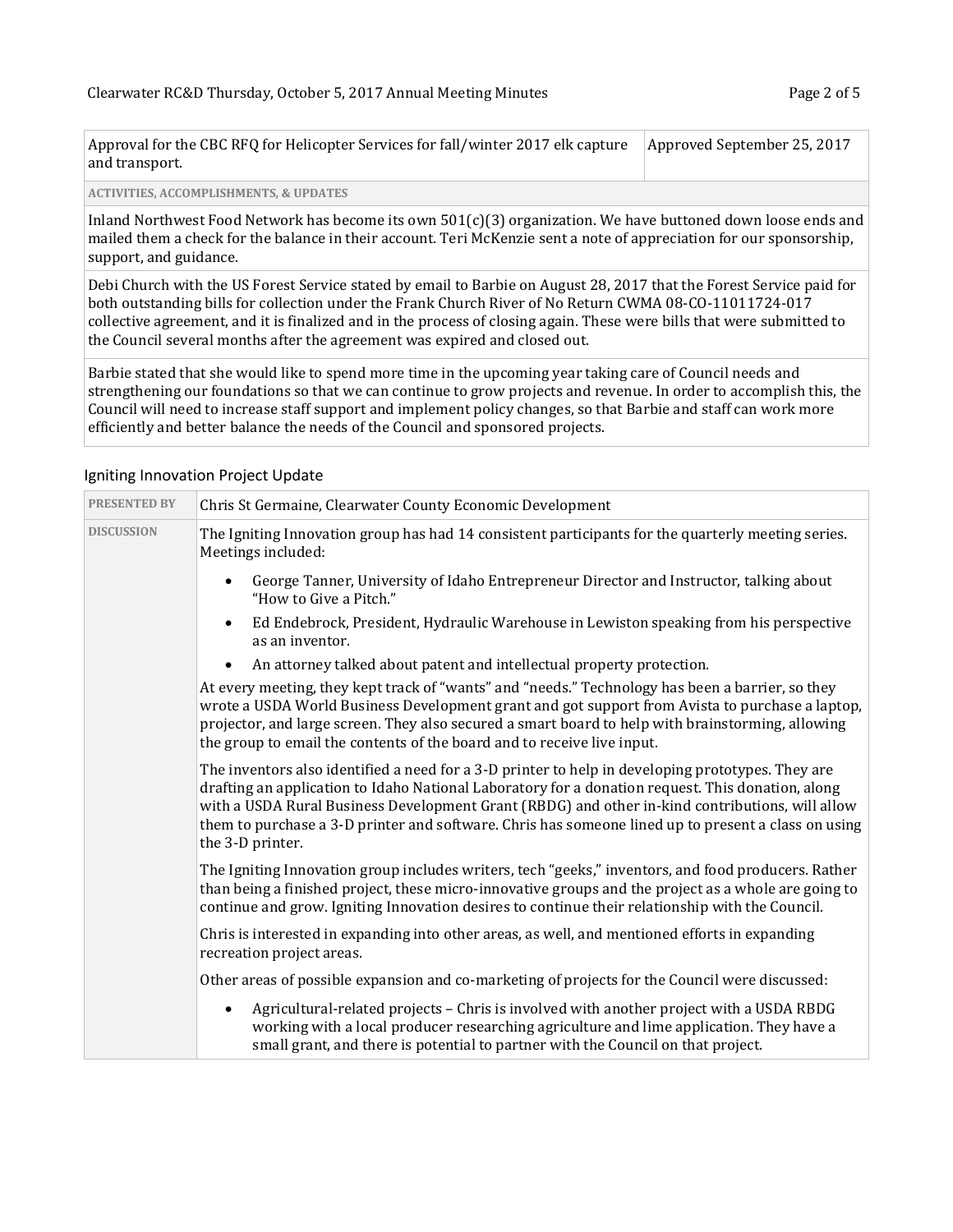| Recreational tourism opportunities - Chris suggested exploring ICORT Idaho (Idaho<br>$\bullet$<br>Conference on Recreation & Tourism).                                                                                                       |
|----------------------------------------------------------------------------------------------------------------------------------------------------------------------------------------------------------------------------------------------|
| Getting resource-based curriculum into the high schools – Creating partnerships to match<br>opportunities with career path development. PTECH foundation is a resource. Could be tied<br>into Senior projects required in many high schools. |

### Treasurer's Report

| <b>PRESENTED BY</b>                                                      | Alan Martinson                                                                                                                                                                                                                                                                      |            |                    |              |               |              |      |
|--------------------------------------------------------------------------|-------------------------------------------------------------------------------------------------------------------------------------------------------------------------------------------------------------------------------------------------------------------------------------|------------|--------------------|--------------|---------------|--------------|------|
| <b>DISCUSSION</b>                                                        | Alan Martinson presented the Treasurer's Report and the Transaction Report by Class, as of<br>September 30, 2017. Alan described the details of the Report, including any discrepancies and<br>negative balances. Barbie will prepare the federal reimbursement requests next week. |            |                    |              |               |              |      |
| <b>CONCLUSIONS</b><br>Motion to approve Treasurer's Report as presented. |                                                                                                                                                                                                                                                                                     |            |                    |              |               |              |      |
| <b>MOTION TO APPROVE BY</b>                                              |                                                                                                                                                                                                                                                                                     | John Smith | <b>SECONDED BY</b> | Clyde Hanson | <b>PASSED</b> | $\nabla$ Yes | 7 No |

# FY 2018 Council Ops Budget for Approval

| <b>PRESENTED BY</b>                                                                                                                                                                                    |                                                                                                                                                                                                                                                                                                                                                                                                                                                                                                                            | Alan Martinson                                                                                                                                                                   |                    |                                                                                                                                                                                                   |               |                 |           |
|--------------------------------------------------------------------------------------------------------------------------------------------------------------------------------------------------------|----------------------------------------------------------------------------------------------------------------------------------------------------------------------------------------------------------------------------------------------------------------------------------------------------------------------------------------------------------------------------------------------------------------------------------------------------------------------------------------------------------------------------|----------------------------------------------------------------------------------------------------------------------------------------------------------------------------------|--------------------|---------------------------------------------------------------------------------------------------------------------------------------------------------------------------------------------------|---------------|-----------------|-----------|
| <b>DISCUSSION</b>                                                                                                                                                                                      | Alan Martinson presented a proposed budget for Fiscal Year 2018. The estimated expenses to revenue<br>show a loss. Alan stated that he carried over surplus funds from the Council Operations account to<br>balance the FY 2018 budget. We had hoped to include a project coordinator position in the budget to<br>increase outreach activities and direct project support, but the budget doesn't allow for that<br>additional expense at this time. We did include the office assistant position in the budget, however. |                                                                                                                                                                                  |                    |                                                                                                                                                                                                   |               |                 |           |
|                                                                                                                                                                                                        |                                                                                                                                                                                                                                                                                                                                                                                                                                                                                                                            | Some ideas to bring revenues up with additional projects:                                                                                                                        |                    |                                                                                                                                                                                                   |               |                 |           |
|                                                                                                                                                                                                        | $\bullet$                                                                                                                                                                                                                                                                                                                                                                                                                                                                                                                  | Change the structure of our monthly meetings and push some of the operational discussions to<br>behind the scenes; bring discussions about our strategic goals to the forefront. |                    |                                                                                                                                                                                                   |               |                 |           |
|                                                                                                                                                                                                        | $\bullet$                                                                                                                                                                                                                                                                                                                                                                                                                                                                                                                  | lose our low-risk audit rating.                                                                                                                                                  |                    | Forego a full audit this year if we are under our audit threshold. If we revert to a financial<br>review rather than a full audit, we will save a substantial amount of expense, but we will also |               |                 |           |
|                                                                                                                                                                                                        | $\bullet$                                                                                                                                                                                                                                                                                                                                                                                                                                                                                                                  | contributing.                                                                                                                                                                    |                    | Update our sponsorship list and the sponsorship levels; strive to show sponsors the benefit of                                                                                                    |               |                 |           |
|                                                                                                                                                                                                        | $\bullet$                                                                                                                                                                                                                                                                                                                                                                                                                                                                                                                  | Improve participation by those cities who are already sponsors.                                                                                                                  |                    |                                                                                                                                                                                                   |               |                 |           |
| Hire project coordinator when funds allow. In the meantime, all Council members will need to<br>$\bullet$<br>take an active role in outreach activities.                                               |                                                                                                                                                                                                                                                                                                                                                                                                                                                                                                                            |                                                                                                                                                                                  |                    |                                                                                                                                                                                                   |               |                 |           |
| <b>CONCLUSIONS</b><br>We can "weather the storm" as we strive to increase our projects, but the deficit cannot continue long-<br>term. We will need to increase revenue from current and new projects. |                                                                                                                                                                                                                                                                                                                                                                                                                                                                                                                            |                                                                                                                                                                                  |                    |                                                                                                                                                                                                   |               |                 |           |
| <b>TO APPROVE BY THE</b><br>FY 2018 BUDGET                                                                                                                                                             |                                                                                                                                                                                                                                                                                                                                                                                                                                                                                                                            | Clyde Hanson                                                                                                                                                                     | <b>SECONDED BY</b> | Art Bettge                                                                                                                                                                                        | <b>PASSED</b> | $\boxtimes$ Yes | $\Box$ No |

# Proposed Bylaw Changes for Approval

| <b>PRESENTED BY</b> | Tera King                                                                                                                                                                                                                                                                                                                                                |
|---------------------|----------------------------------------------------------------------------------------------------------------------------------------------------------------------------------------------------------------------------------------------------------------------------------------------------------------------------------------------------------|
| <b>DISCUSSION</b>   | At the July and August meetings, the Council discussed changing the voting requirements to help with<br>getting a quorum at the meetings. Tera talked to Malcolm Dell, an at-large member, and he has<br>agreed to resign from the Council since he has not been participating in meetings. This will help to<br>obtain a majority vote at the meetings. |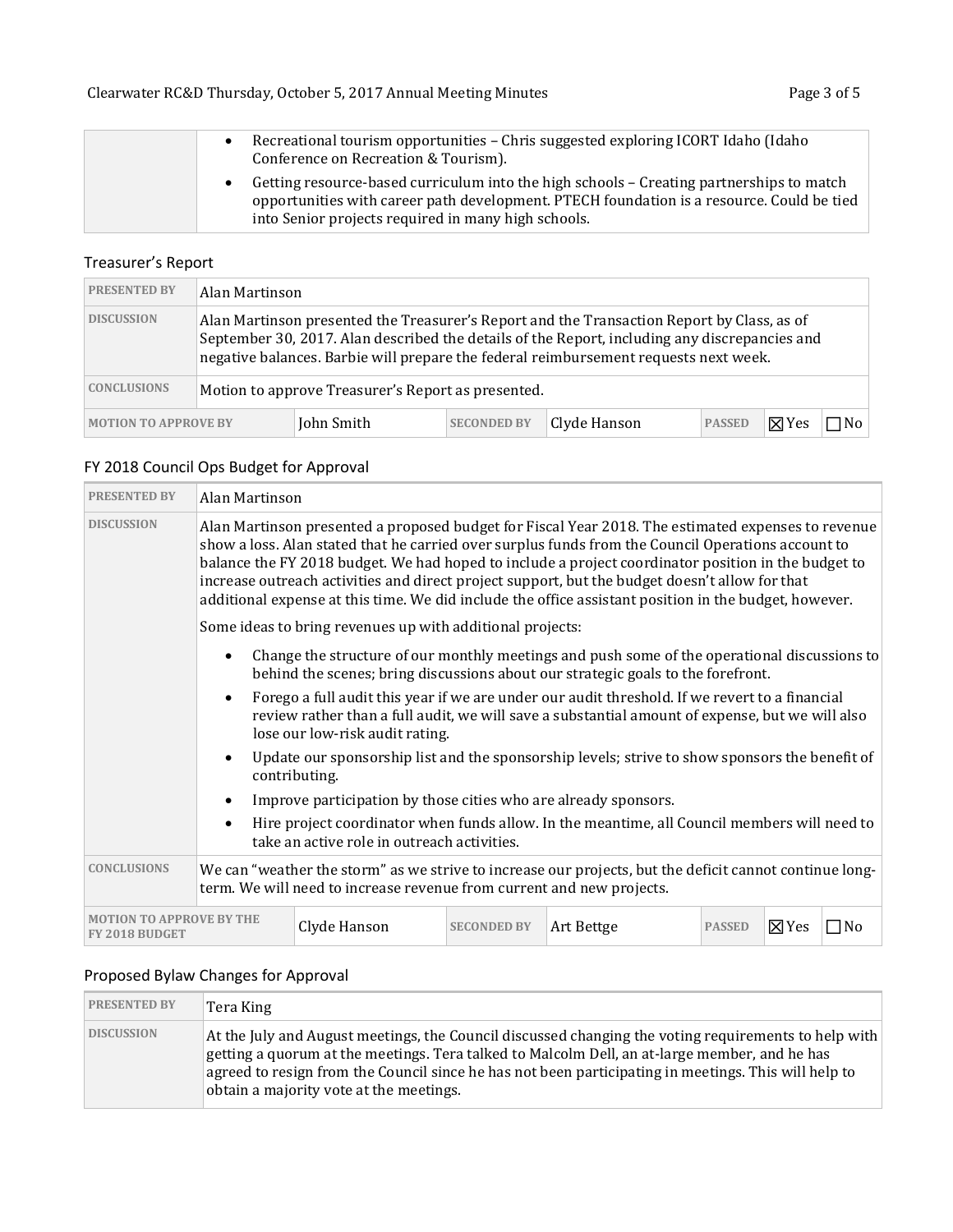|                             | The proposed Bylaw changes were emailed to the Council on October 4, 2017, and distributed to at<br>the Annual Meeting. During the discussions, additional changes were requested. |  |  |  |  |
|-----------------------------|------------------------------------------------------------------------------------------------------------------------------------------------------------------------------------|--|--|--|--|
| <b>CONCLUSIONS</b>          | The members concurred with the proposed changes, as outlined below:                                                                                                                |  |  |  |  |
|                             | Article I, C: Update the Council office location to 195 6th Street #102, Potlatch, Idaho 83855.<br>Article X, A: Strike [President] "shall only vote in the case of a tie."<br>٠   |  |  |  |  |
|                             | Article XII, B, 3: Strike "Voting shall proceed by a majority of the standing officers."                                                                                           |  |  |  |  |
|                             | Article XII, D: Revise to read "Any action of the members at a Council meeting may be taken<br>by a vote of 50% plus 1 of the Council membership."                                 |  |  |  |  |
|                             | Article XII, E: Revise to read "Any action of the members at a Board of Officers meeting may<br>be taken by a vote of 50% plus 1 of the Board of Officers membership."             |  |  |  |  |
|                             | Article XII, F: Revise to read "Any action of the members at an Executive Committee meeting<br>may be taken by a vote of 50% plus 1 of the Executive Committee membership."        |  |  |  |  |
|                             | Article XII, G: Revise "Robert's Rules of Order" to read "Robert's Rules of Order Newly<br>Revised."                                                                               |  |  |  |  |
|                             | Article XII, J: Replaced "Proxies shall be counted in determining whether a quorum exists at<br>any meeting" with "Proxies shall be counted as a voting member at any meeting."    |  |  |  |  |
|                             | Article XVII: Revised to read "These Bylaws may be amended during a Council meeting by a<br>vote of 50% plus 1 of the Council membership," and added the Bylaws amendment date.    |  |  |  |  |
| <b>MOTION TO APPROVE BY</b> | John Smith<br>Clyde Hanson<br>$\nabla$ Yes<br>$\Box$ No<br><b>SECONDED BY</b><br><b>PASSED</b>                                                                                     |  |  |  |  |

# FY 2017 Sponsor Membership

| Tera King                                                                                                                                                                                                                                                                                                                                                                                                                                                    |                                                                                                                                                                                                                                                                                                                                                                                                                                              |  |  |  |  |  |
|--------------------------------------------------------------------------------------------------------------------------------------------------------------------------------------------------------------------------------------------------------------------------------------------------------------------------------------------------------------------------------------------------------------------------------------------------------------|----------------------------------------------------------------------------------------------------------------------------------------------------------------------------------------------------------------------------------------------------------------------------------------------------------------------------------------------------------------------------------------------------------------------------------------------|--|--|--|--|--|
| Barbie Miller read the list of Sponsor Organizations for FY 2017.                                                                                                                                                                                                                                                                                                                                                                                            |                                                                                                                                                                                                                                                                                                                                                                                                                                              |  |  |  |  |  |
| City of Cottonwood<br>$\bullet$<br>City of Craigmont<br>$\bullet$<br>City of Culdesac<br>$\bullet$<br>City of Elk River<br>$\bullet$<br>City of Grangeville<br>$\bullet$<br>City of Kamiah<br>$\bullet$<br>City of Kooskia<br>$\bullet$<br>City of Lapwai<br>$\bullet$<br>City of Lewiston<br>$\bullet$<br>City of Moscow<br>$\bullet$<br>City of Nezperce<br>٠<br>City of Peck<br>$\bullet$<br>City of Pierce<br>$\bullet$<br>City of Potlatch<br>$\bullet$ | Clearwater County Economic Development Council<br>$\bullet$<br><b>Clearwater Economic Development Association</b><br>$\bullet$<br>Clearwater Soil & Water Conservation District<br>٠<br>Idaho Soil & Water Conservation District<br>$\bullet$<br>Ida-Lew Economic Development Council<br>٠<br>Latah Soil & Water Conservation District<br>٠<br>Lewis Soil Conservation District<br>Nez Perce Soil & Water Conservation District<br>$\bullet$ |  |  |  |  |  |
|                                                                                                                                                                                                                                                                                                                                                                                                                                                              | City of Troy<br>$\bullet$                                                                                                                                                                                                                                                                                                                                                                                                                    |  |  |  |  |  |